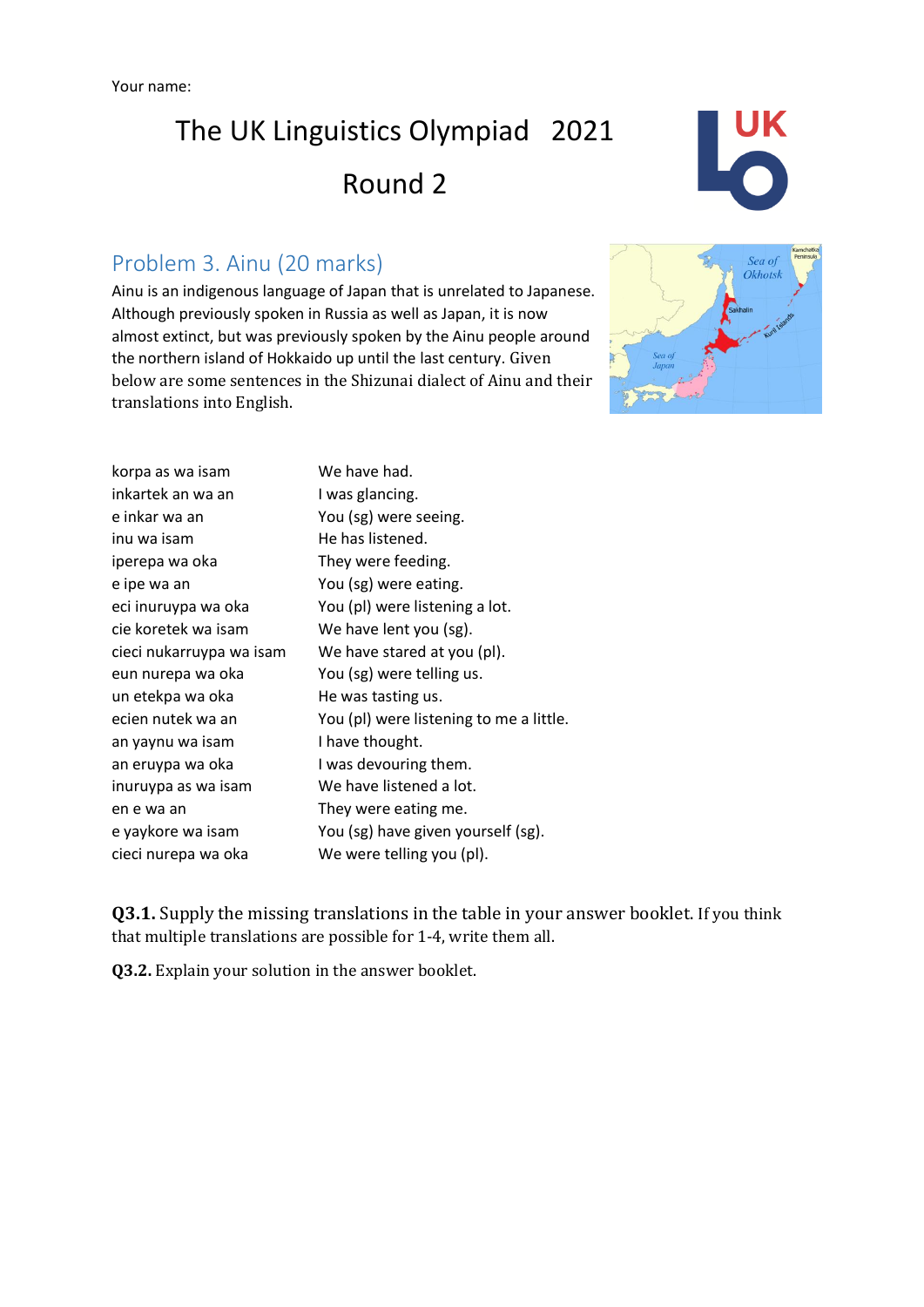The UK Linguistics Olympiad 2021

# Round 2



### Solution and marking.

Scoring: (max 73)

#### **3.1.** (max 39)

- 1-4: 2 points for each completely correct English translation. (max 12)
	- o 1 point with one wrong or missing word.
	- o Allow two answers for 3 and 4, so 6 translations are possible.
	- o Accept
		- *give a lot* or similar for *donate*
		- *look at* for *see*
		- *hear* for *listen to*
	- o 1 point for #1: *You (sg) have seen/looked/watched*, without an object pronoun
- 5-10: (max 27)
	- $\circ$  1 point for each morpheme (underlined and separated by +)
	- o 1 point for each other completely correct Ainu word except *wa*.
- **3.2.** Assign marks as shown in the commentary (max 34)

|                | Ainu                        | English                                                                                            |
|----------------|-----------------------------|----------------------------------------------------------------------------------------------------|
| $\mathbf{1}$   | e nukarepa wa isam          | You (sg) have shown/showed them.                                                                   |
| $\overline{2}$ | ci yaynukarpa wa oka        | We were seeing/looking at ourselves.                                                               |
| 3              | e koreruy wa an             | He was donating you (sg).<br>OR: They were donating you (sg).<br>OR: You (sg) were donating (him). |
| 4              | nuruypa wa isam             | He has listened (to him/them) a lot.<br>OR: They have listened (to him/them) a lot.                |
| 5              | eci nu+pa wa oka [4]        | He was listening to you (pl).                                                                      |
| 6              | e yay+nu+ruy wa an [5]      | You (sg) were thinking a lot.                                                                      |
| $\overline{7}$ | ci kore+tek+re wa an [5]    | We were borrowing him.                                                                             |
| 8              | ipe+pa as wa isam [4]       | We have eaten.                                                                                     |
| 9              | inkar+ruy+pa wa oka [4]     | They were staring.                                                                                 |
| 10             | an nukar+tek+pa wa isam [5] | I have glanced at them.                                                                            |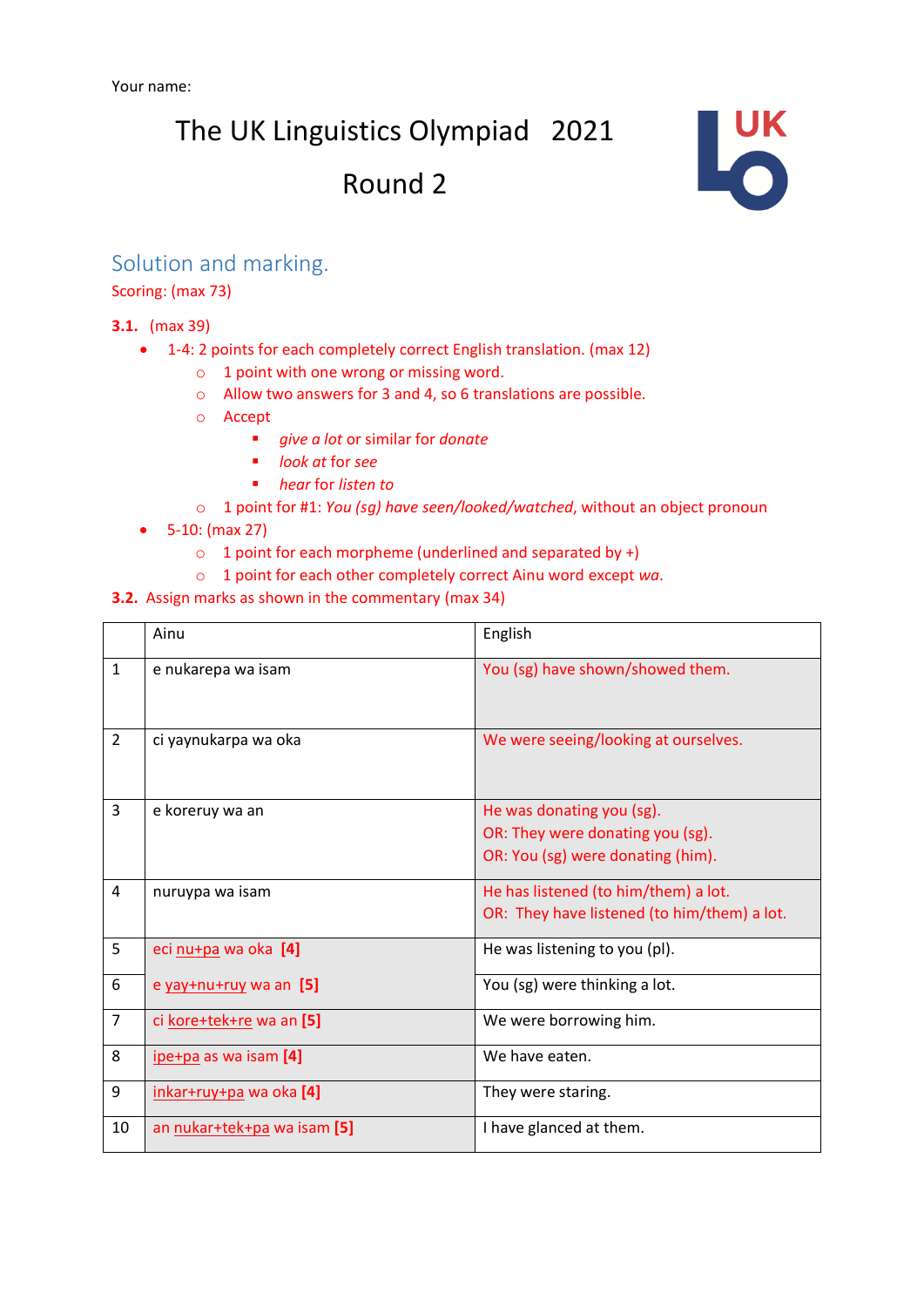Your name:

The UK Linguistics Olympiad 2021

Round 2

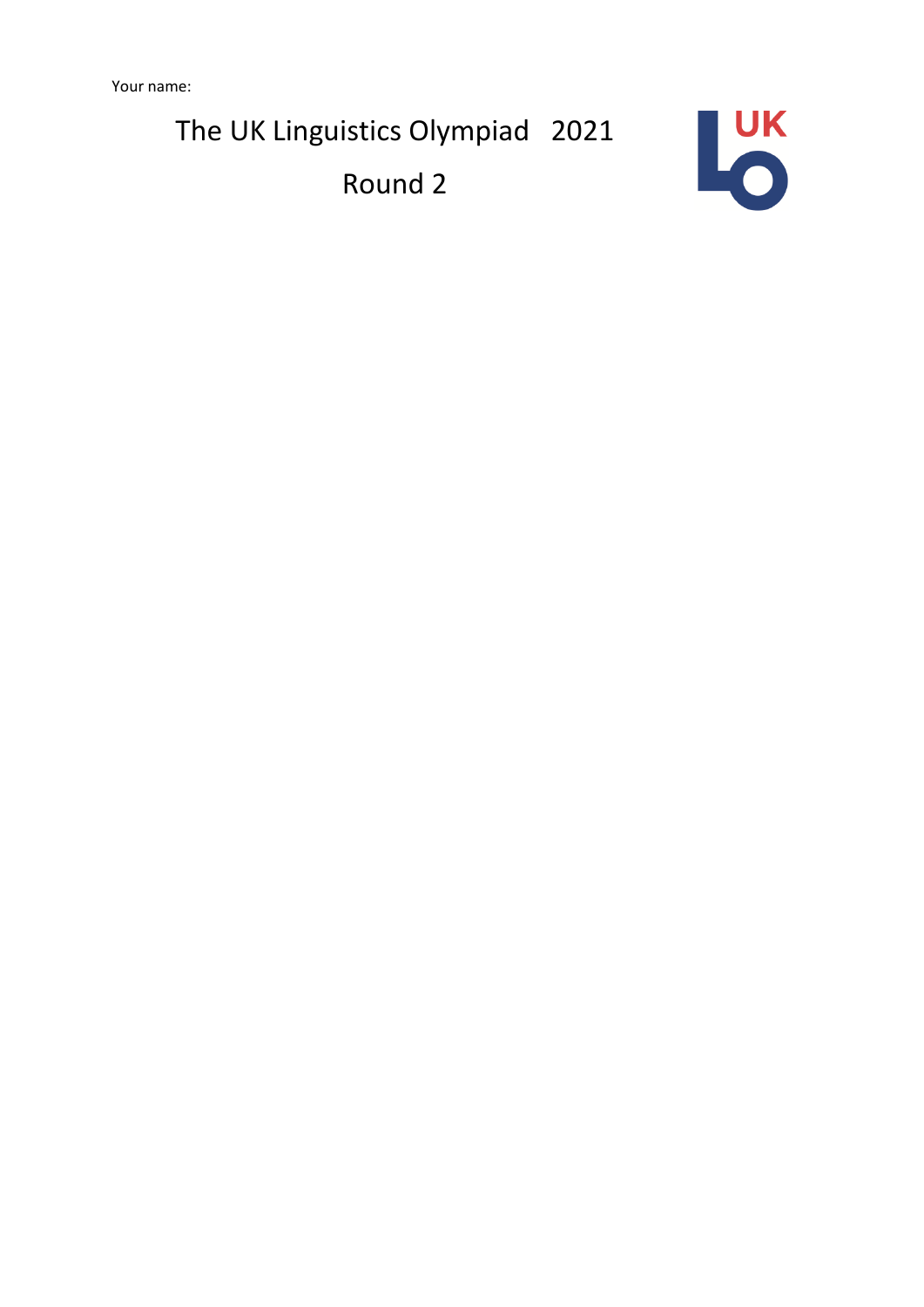The UK Linguistics Olympiad 2021 Round 2



### **Commentary**

- **Syntax: (max 4)**
	- o Every sentence ends with an 'aspect' marker (see below) following the word *wa*. **[1]**
	- o Background: Subjects and objects are 'arguments' of the verb. Grammarians classify verbs by their transitivity as 'intransitive' (with one argument, e.g. *snore*) or 'transitive' verbs (with two arguments, e.g. *kick*). The two arguments of a transitive verb can be distinguished as 'agent' (A) and 'patient' (P), as in *She kicked it*, where she is the agent and it is the patient.
	- $\circ$  Transitivity affects word order in Ainu, as follows (Key: P = pronoun, V = verb, A = aspect particle)
		- Default: P V *wa* A **[2]**
		- Intransitive first person (I or we): V P *wa* A **[1]**
	- o Background: Languages are classified according to how they treat the subject of an intransitive verb (S), and the agent  $(A)$  and patient  $(P)$  of a transitive verb. In a nominative-accusative language like English, S and A have similar treatment (e.g. *she*, not *her*) in contrast with P, while an ergative-absolutive language aligns S with P as 'absolutive', in contrast with A, called 'ergative' (Greek for 'working', as in *en-ergy*). In these terms, Ainu is partly nominative-accusative and partly ergative-absolutive, so we need both kinds of terminology: subject/object, and ergative/absolutive.

#### • **Pronouns**: **(max 9)**

- o Pronouns have three forms: **[2]**
	- for an intransitive subject
	- for a transitive subject
	- for a transitive object.
- o When two pronouns belong to the same verb, they fuse into a single word; for example, if the subject is 'you(pl)' and the object is 'me', *eci-* combines with -*en* to give *ecien*. **[2]**
- o The three forms are given in the following table.

| Person | intransitive subject | transitive subject | object | points                                                                                                                                                                                                                                                                                                                                                                                                                                                                                                                                                                                                                                                                                                                                                                                                                                                                                                                                                                                               |
|--------|----------------------|--------------------|--------|------------------------------------------------------------------------------------------------------------------------------------------------------------------------------------------------------------------------------------------------------------------------------------------------------------------------------------------------------------------------------------------------------------------------------------------------------------------------------------------------------------------------------------------------------------------------------------------------------------------------------------------------------------------------------------------------------------------------------------------------------------------------------------------------------------------------------------------------------------------------------------------------------------------------------------------------------------------------------------------------------|
| 1sg    | an                   | an-                | -en    | $[1] % \includegraphics[width=0.9\columnwidth]{figures/fig_1a} \caption{The figure shows the number of times, and the number of times, and the number of times, and the number of times, are indicated with the number of times, and the number of times, are indicated with the number of times, and the number of times, are indicated with the number of times, and the number of times, are indicated with the number of times, and the number of times, are indicated with the number of times, and the number of times, are indicated with the number of times, and the number of times, are indicated with the number of times, and the number of times, are indicated with the number of times, and the number of times, are indicated with the number of times, and the number of times, are indicated with the number of times, and the number of times, are indicated with the number of times, and the number of times, are indicated with the number of times, and the number of times$ |
| 2sg    | e                    | e-                 | -e     |                                                                                                                                                                                                                                                                                                                                                                                                                                                                                                                                                                                                                                                                                                                                                                                                                                                                                                                                                                                                      |
| 3 sg   | [zero]               | [zero]             | [zero] | $\bm{[1]}$                                                                                                                                                                                                                                                                                                                                                                                                                                                                                                                                                                                                                                                                                                                                                                                                                                                                                                                                                                                           |
| 1 pl   | as                   | ci-                | -un    | [1]                                                                                                                                                                                                                                                                                                                                                                                                                                                                                                                                                                                                                                                                                                                                                                                                                                                                                                                                                                                                  |
| $2$ pl | eci                  | eci-               | -eci   | [1]                                                                                                                                                                                                                                                                                                                                                                                                                                                                                                                                                                                                                                                                                                                                                                                                                                                                                                                                                                                                  |
| 3 pl   | [zero]               | [zero]             | [zero] |                                                                                                                                                                                                                                                                                                                                                                                                                                                                                                                                                                                                                                                                                                                                                                                                                                                                                                                                                                                                      |